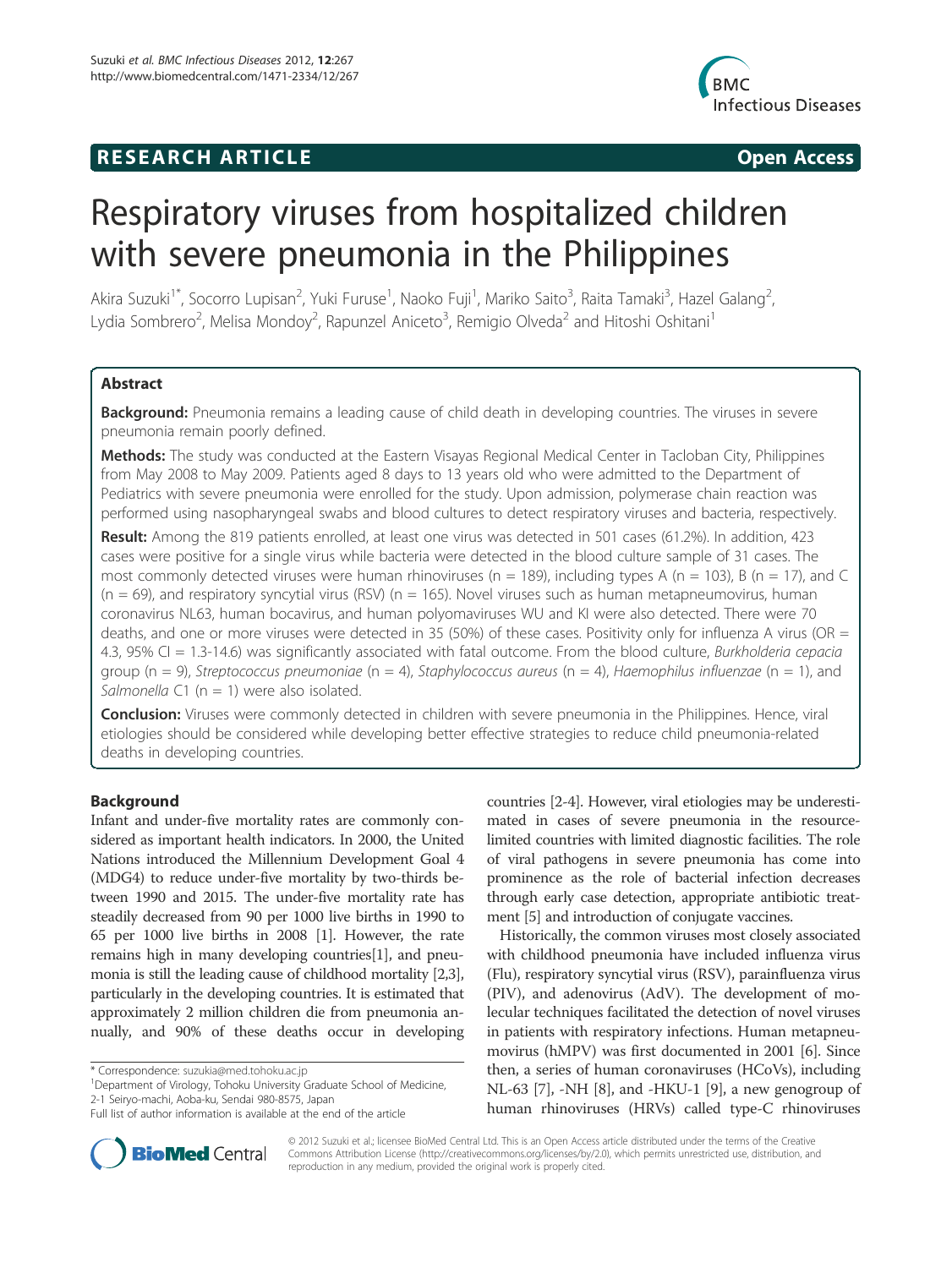[10], human bocavirus (HBoV) [11], and human polyomaviruses WU (WUV) and KI (KIV) [12,13] have been reported. We recently demonstrated the presence of hMPV, HCoV-NL63, HCoV-HKU1, HBoV, WUV, and KIV in patients with influenza-like illness in the Philippines [14], but were unable to assess their clinical significance in children with pneumonia. The etiological roles of these novel viruses remain undefined.

In this prospective study, we investigated the association between presence of a virus and severity of disease in hospitalized children with severe pneumonia to provide an indication of causality. With this aim, we detected viral as well as bacterial pathogens in children hospitalized with severe community-acquired pneumonia and assessed the clinical significance of these pathogens.

## Methods

## Study site

The study was conducted at the Eastern Visayas Regional Medical Center (EVRMC) in Tacloban City, Philippines. Tacloban City is the capital of Leyte Province and the regional center for Region VIII, also known as "Eastern Visayas". The climate of Leyte Province is classified as tropical monsoon, and it usually rains throughout the year with higher rainfall between November and January. Region VIII consists of two main islands, Leyte and Samar, with a population of approximately 4 million (See Additional file 1a and b: Map of the Philippines and Region VIII). This region is generally economically less developed, and the estimated poverty incidence (the proportion of people in the population whose income is lesser than the cost of basic needs) was 40.7%, compared to the national estimate of 26.9% [15]. The estimated under-five mortality rate in 2008 was 64 per 1000 live births in Region VIII, which is significantly higher than the national average of 28 deaths per 1000 live births in urban areas and 46 deaths per 1000 live births in rural areas of the Philippines [16]. EVRMC has a 250-bed capacity including 50 pediatric beds and is the only tertiary care government hospital in Region VIII. Patients were referred from all over the region, but majority of the patients were from Leyte Province, particularly from Tacloban City.

## Study patients and case definitions

From May 2008 to May 2009, patients aged 8 days to 13 years old who visited the Emergency Room of EVRMC and presented with acute respiratory infection were evaluated according to IMCI guidelines [17]. Patients assessed to have severe pneumonia requiring hospitalization were recruited for participation in the study. The definition of severe pneumonia was based on IMCI guidelines. All cases were screened with the presence of cough or difficulty of breathing as the initial assessment. For patients between 8 days to less than 2 months old, entry criteria included fast breathing (more than 60 breaths/min), chest indrawing, cyanosis, or an inability to drink or suck. For patients between 2 months to less than 5 years old, entry criteria included chest indrawing, cyanosis, or an inability to drink or suck. For patients between 5 to 13 years old, entry criteria included co-morbid illness (including malnutrition), failure to feed, moderate to severe dehydration, signs of respiratory failure (chest indrawing, cyanosis, apnea, or sensorial change), or complications such as plural effusion and pneumothorax. The exclusion criteria included patients less than 7 days old to exclude perinatal infection, patients admitted to any other department of EVRMC for another illness and who had developed symptoms of pneumonia while in hospital, or patients who had been admitted to another hospital within the last 3 days prior to present admission to EVRMC to exclude nosocomial infection.

This was a prospective observational study. The antibiotics provided were based on the guidelines of the Philippine Pediatric Society [18]. As supportive therapy, oxygen was provided using a nasal catheter or oxygen mask. Endotracheal intubation was done if necessary and hooked to a manual ambu bag as there was no mechanical ventilator in the pediatric ICU of EVRMC.

## Patient information

The staff of the Pediatric Department were retrained on the IMCI-Acute Respiratory Infection case management protocol prior to initiation of the study [19]. Trained project pediatricians and nurses collected relevant clinical information on admission including information on antibiotics administered during the current episode. They also recorded signs, symptoms and vital signs of enrolled patients twice a day. Thereafter, patient outcomes were classified using the following five categories on the basis of their condition on discharge: "Discharged improved," "Discharged against medical advice-Improved," "Discharged against medical advice-deteriorating," "Died," and "Others." "Others" included those who absconded or were transferred to another hospital. For data analysis, we combined "Discharged against medical advice-deteriorating" and "Died" as the fatal or life-threatening outcome group as we did in previous "Bohol study" in the Philippines [20-22].

## Radiological assessment

Anteroposterior and lateral chest radiographs were taken upon admission. Interpretation was performed by a designated radiologist trained in the standard interpretation of chest radiographs for the diagnosis of childhood pneumonia, as developed by the WHO Pneumonia Vaccine Trial Investigators' Group [23].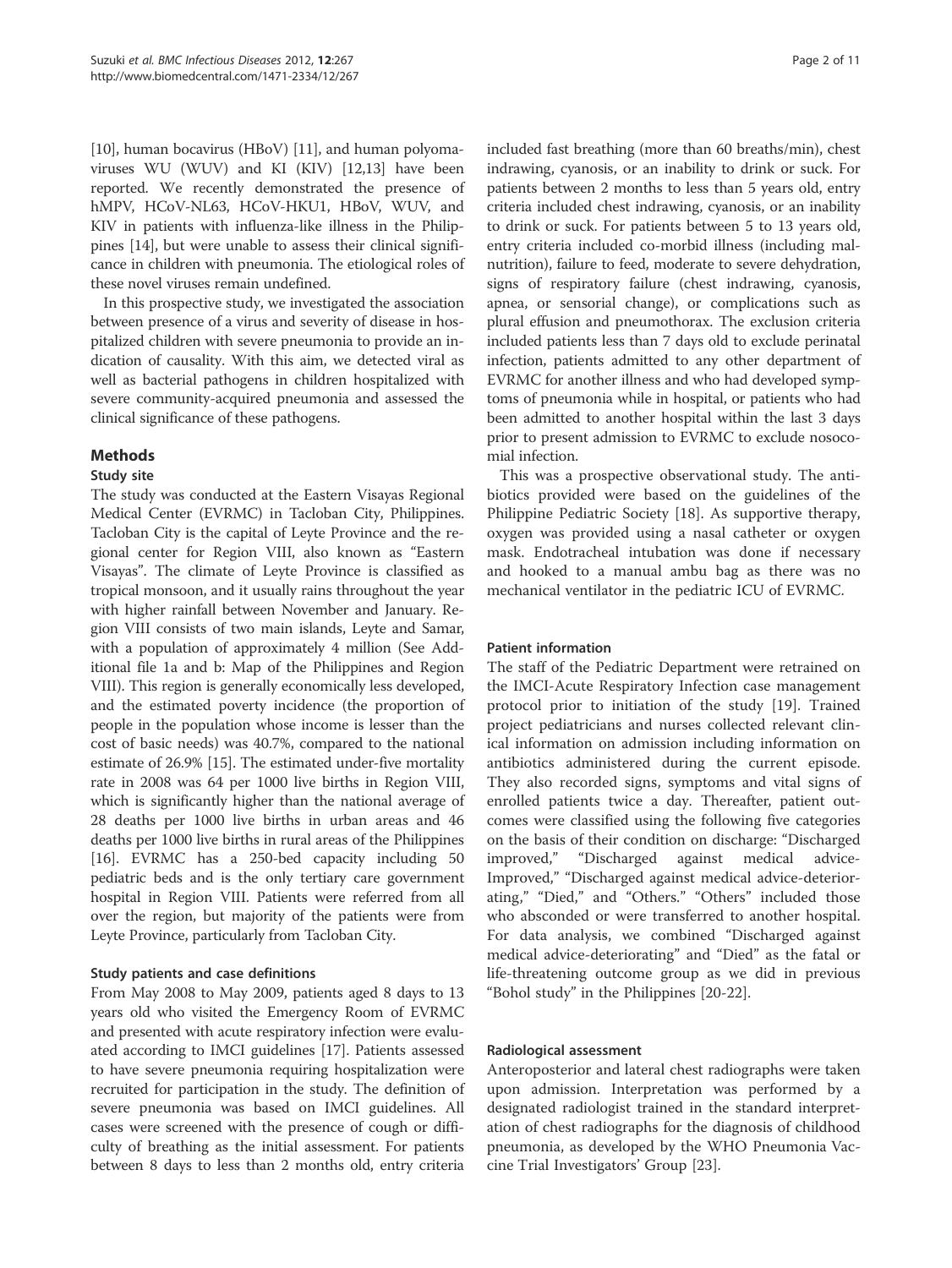#### Detection of viruses

Nasopharyngeal swabs were taken from patients using EX-swab 002 (DENKA SEIKEN, Tokyo, Japan), stirred in 3 ml of viral transport medium (VTM), and stored at 4°C until sample transport. Swabs were shipped to the Research Institute for Tropical Medicine (RITM) for virus detection twice a week using the recommended biological transport containers with temperatures maintained at 4°C. The specimens were subjected to PCR within 10 days after sample collection. Common respiratory viruses were targeted. RNA and DNA present in 100 μl of VTM supernatant were purified using the QIAamp MinElute Virus Spin Kit (Qiagen, Hilden, Germany). To synthesize complementary DNA, 11 μl of the final extract was used as a template with superscript III, random hexamers, and RNase inhibitor (all obtained from Invitrogen, Carlsbad, CA). PCR was performed to detect FluA, FluB, RSVs, hMPV, HCoVs, HBoV, WUV, and KIV as previously described [14]. For PIV-1, -2, and −3, the hemagglutininneuraminidase region was amplified [24]. For HRVs, the 5/ noncoding region was amplified using the primer pairs DK001 [25] and DK004 [26]. Negative and positive controls were added in each PCR run. For the purpose of our routine quality control, PCR for all positive samples were double checked in the Department of Virology, Tohoku University Graduate School of Medicine.

Serotypes or genotypes of RSVs, HRVs, and AdVs were determined by sequencing the hypervariable region of the G protein gene for RSVs [27], the VP4-VP2 region of HRVs [28], and the hexon region of AdVs [29]. Sequencing was performed using ABI 3730xl with BigDye version 1.1 (Applied Biosystems, Carlsbad, CA), and sequence results were analyzed by MEGA ver. 4 [30] with reference strains from Genbank.

## Detection of bacteria

Blood culture for bacteria was performed by trained medical technologists in EVRMC as previously described [22]. On admission, 1 ml of venous blood was collected aseptically and inoculated into a bottle containing 20 ml of brain-heart infusion broth with 1% gelatin, 0.125% sodium polyanethol sulfonate, and 0.1% agar. Samples were incubated at 36°C for seven days and subcultures were made on sheep blood, chocolate, and MacConkey agar plates after 18 hours and 3, 5, and 7 days of inoculation. Plates were cultured at 36°C in a candle jar for 2 days. Drug sensitivity testing for all isolates was performed by the disk diffusion method based on Clinical Laboratory Standard Institute (CLSI) guidelines and resistant isolates were tested by the E-test for minimum inhibitory concentration (MIC) determination. All isolates were stored in the skim milk at −20°C and transported to RITM for confirmatory tests. Final identification was done in the Department of Microbiology, RITM. This department has been

participating in the College of American Pathologists Proficiency Tests for Microbiology, and it has consistently passed the External Quality Assurance System (EQAS) since 2008. For confirmatory test for Burkholderia cepacia group, isolates were sent to Miroku Medical Laboratory in Nagano, Japan, and underwent sequencing for 16S rRNA.

#### Statistical analysis

All data was encoded into the FileMaker database (File-Maker CA, USA), and statistical analysis was performed using SPSS 18.0J (SPSS Japan, Tokyo, Japan). Univariate analysis was used to determine the viral pathogens associated with fatal outcomes. The risk of fatal outcome for each detected virus and virus combination was evaluated by estimating the odds ratio (OR) based on categorization in the "Discharged against medical advice-deteriorating" or "Died" category.

#### Ethical consideration

The study protocol was approved by the Institutional Review Board of Tohoku University Graduate School of Medicine, RITM, and EVRMC. The parents or guardians gave written informed consent for their children to participate in the study.

## Results

#### Patients' profiles

During the 13-month study period, a total of 1242 patients were screened and 1043 met with the inclusion criteria. Of the 1043 patients, 224 refused to participate. A total of 819 cases were subsequently enrolled in the study. Background information and physical findings of the 819 cases are summarized in Table 1. Among the 224 patients whose parents or guardians refused enrolment, we collected data only from 48 patients screened since December 2008. The major reason for the refusal was that parents did not permit to collect blood samples from their children (73.0%[35/48]). The ratio of severe pneumonia (67% [32/48]), very severe pneumonia (23% [11/48]), and others (10% [5/48]) was 67:23:10. This ratio was different from that of the enrolled patients (50:44:6). The median age was 9.0 months, and the age distribution was skewed towards younger age groups (See Additional file 2: Age distribution of children hospitalized with severe pneumonia in Eastern Visayas Regional Medical Center, May 2008 to May 2009).

Wheezing was observed in half of the patients ( $n = 418$ , 51.1%). One hundred seventy five patients (21.4%) had interstitial infiltrates on chest x-ray, and 157 patients (19.2%) had consolidation. The median time interval between the onset of illness and admission was 4 days. Furthermore,  $32.2\%$  patients (n = 264) had received antibiotics prior to hospital admission. Since  $10.7\%$  (n = 88) of the cases deteriorated during hospital admission, they were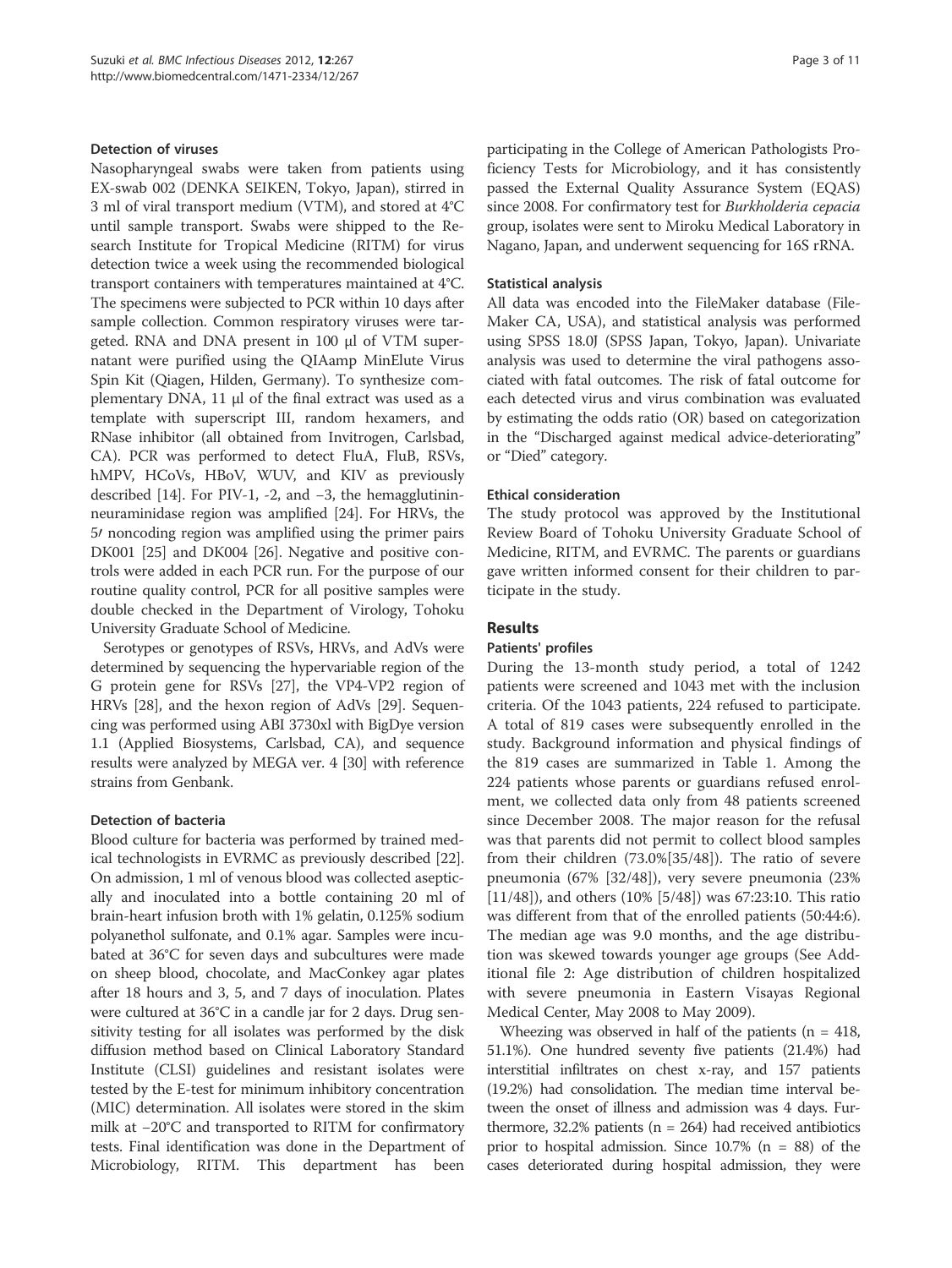#### Table 1 Background and Clinical Information of children hospitalized with severe pneumonia, Eastern Visayas Regional Medical Center, May 2008 to May 2009

|                                                    | n           | Percentage  |
|----------------------------------------------------|-------------|-------------|
| Demographic information                            |             |             |
| Male                                               | 446         | 54.5%       |
| Female                                             | 373         | 45.5%       |
| Age in months*                                     |             |             |
| Median (Interquartile range)                       | $9(3 - 20)$ |             |
| Age groups*                                        |             |             |
| $0\nu$ -5mo                                        | 290         | 35.5%       |
| $6 \sim 11$ mo                                     | 177         | 21.6%       |
| 1yo                                                | 171         | 20.9%       |
| 2y <sub>O</sub>                                    | 78          | 9.5%        |
| $3 - 6y0$                                          | 75          | 9.2%        |
| 7yo or higher                                      | 27          | 3.3%        |
| Initial Diagnosis                                  |             |             |
| Very Severe Pneumonia                              | 364         | 44.4%       |
| Severe Pneumonia                                   | 410         | 50.1%       |
| Neonatal Pneumonia and others                      | 45          | 5.5%        |
| Clinical information                               |             |             |
| Symptoms and Signs on admission                    |             |             |
| Cough                                              | 818         | 99.9%       |
| Chest indrawing                                    | 808         | 98.7%       |
| Decrease in breath sound*                          | 796         | 97.3%       |
| Difficulty of breathing                            | 671         | 81.9%       |
| Wheeze*                                            | 418         | 51.1%       |
| Cyanosis*                                          | 62          | 7.6%        |
| Drowsiness*                                        | 35          | 4.3%        |
| Convulsion                                         | 50          | 6.1%        |
| Chest X-ray                                        |             |             |
| interstitial infiltrate                            | 111         | 13.6%       |
| consolidation                                      | 93          | 11.4%       |
| interstitial infiltrate and consolidation          | 64          | 7.8%        |
| Outcome                                            |             |             |
| Discharged                                         | 550         | 67.2%       |
| Discharged against medical advice-<br>Improved     | 151         | 18.4%       |
| Discharged against medical advice-<br>Deteriorate  | 18          | 2.2%        |
| Died                                               | 70          | 8.5%        |
| Others                                             | 30          | 3.6%        |
| Time interval between Onset and Visit <sup>#</sup> |             |             |
| Median (Interquartile range)                       | $4(3-7)$    | (unit=days) |
| Antibiotic prior to admission                      | 264         | 32.2%       |
| Total                                              | 819         |             |
| *Data was missing for one case.                    |             |             |

# Data was missing for two cases.

classified as "Died" ( $n = 70$ , 8.5%) or "Discharged against medical advice-deteriorating" (n = 18, 2.2%).

#### Detection of viruses

Among the 819 respiratory samples, 501 samples (61.2%) were positive for at least one virus. These included 423 cases (51.6%); 72 cases (8.8%); and 6 cases (0.7%) who were positive for one, two viruses, and three viruses, respectively (Table 2). The most common respiratory virus detected was HRV (total positive cases, 30.5% [250/819]), including type A (HRV-A) (total, 17.3% [142/819]), type B (HRV-B) (total, 3.1% [25/819]), and type C (HRV-C) (total, 10.1% [83/819]). The second most common virus was RSV (total, 24.1% [198/819]), most commonly subtype A (RSV-A) (97% [195/198]). Different subtypes of AdVs (total, 4.0% [33/819]) were detected: AdV-7 (total, 10; single, 6), AdV-3 (total, 8; single, 5), AdV-6 (total, 6; single 1), AdV-2 (total, 2; single, 1), AdV-4 (total, 2; single, 1), AdV-5 (total, 2; single, 1), Adv-41 (total, 2; single, 0), and Adv-12 (total, 1; single, 0). All cases of FluA (total, 2.2% [18/ 819]) were seasonal influenza A virus (H1N1). In terms of multiple infection, more than 50% of samples positive for AdVs (54.5% [18/33]), WUV (64.0% [16/25]), HBoV (71.4% [5/7]), FluB (72.7% [8/11]), and KIV (75.0% [3/4]) were positive along with other viruses (Table 2).

## Seasonality of the viruses

The monthly rainfall precipitation and case counts are shown in Figure 1. During the study period, the number of enrolled cases gradually increased and peaked in October, whereas the rainfall increased beginning in October and peaked in December. For viruses detected in more than 20 cases, the monthly distributions of single and multiple virus-positive cases were shown in Figures 2A −2F. RSV-A positivity peaked in October 2009 concurrently with the increase in rainfall in Tacloban City (Figures 1 and 2A). Conversely, there was a cluster of hMPVpositive cases in March which was a month of low rainfall (Figure 2B). Although AdVs were detected intermittently, there was a peak in the number of AdV cases  $(n = 11)$  in December (Figure 2C) during which AdV-7 ( $n = 6$ ), AdV-6 (n = 3), AdV-4 (n = 1), and AdV-12 (n = 1) were detected. There was a cluster of HRV-B-positive cases at the same time as the peak of RSV-A positive cases (Figures 2A and E), whereas HRV-A and HRV-C were detected throughout the study period (Figures 2D and F).

## Associated risk with viral pathogens

Based on previous "Bohol study" in the Philippines, we combined "Discharged against medical advicedeteriorating" and "Died" as the fatal outcome group, as we mentioned earlier, this group denotes the lifethreatening cases. Since EVRMC is the only tertiary care government hospital in Region VIII and none of the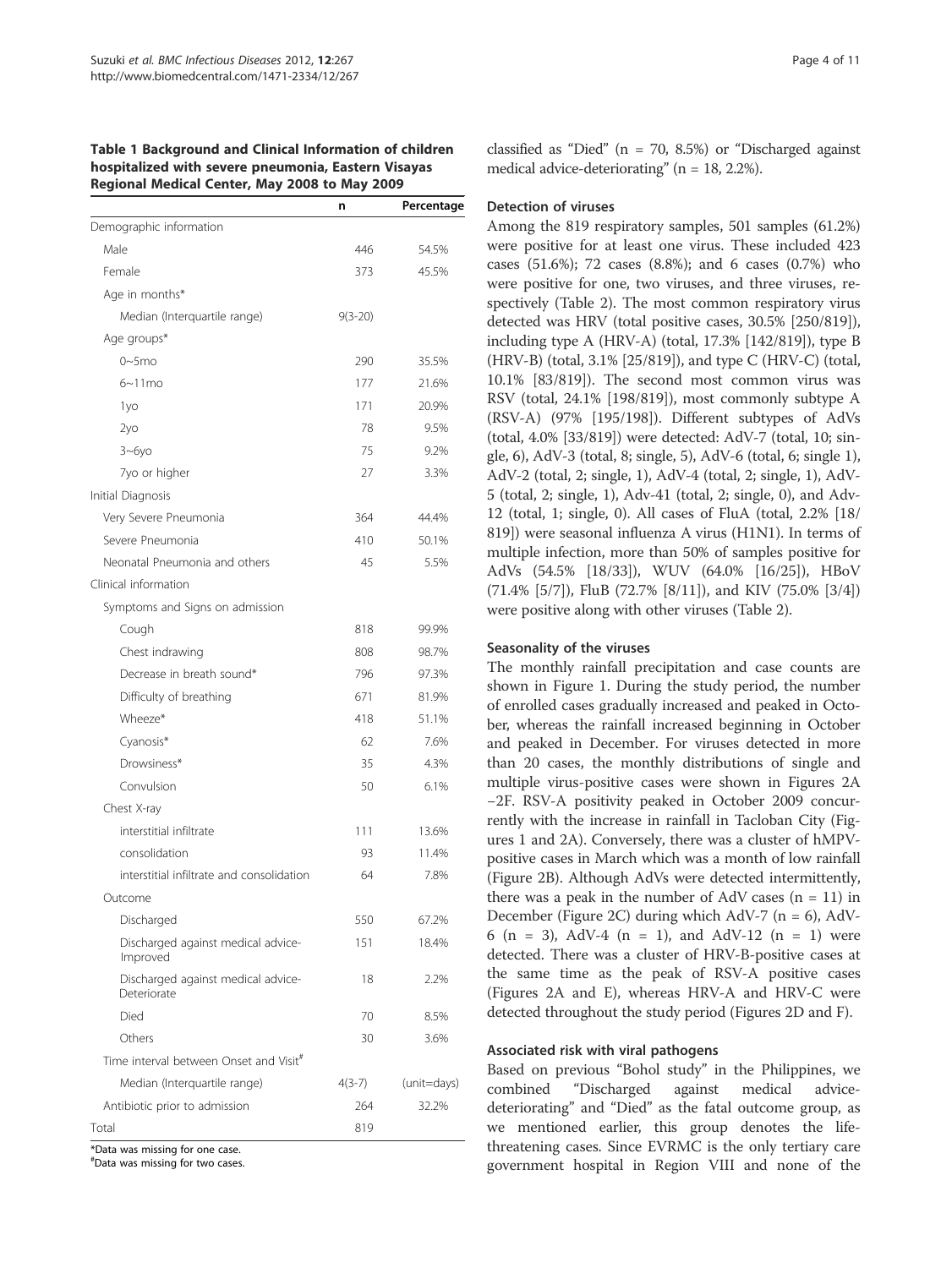|                                  |     | <b>FluA</b>  | FluB           | <b>RSV-A</b> | <b>RSV-B</b> | hMPV                     | <b>PIVs</b>    | <b>HRV-A</b>   | HRV-B        |                | HRV-C HCoV-OC43 | HCoV-NL63      | AdVs           | <b>HBoV</b>    | WU KI          |                          |
|----------------------------------|-----|--------------|----------------|--------------|--------------|--------------------------|----------------|----------------|--------------|----------------|-----------------|----------------|----------------|----------------|----------------|--------------------------|
| FluA                             |     | 12           | $\circ$        | $\mathbf{1}$ | $\circ$      | 0                        | $\circ$        | $\overline{2}$ | $\mathbf{O}$ | $\mathbf{1}$   | $\overline{0}$  | $\mathbf 0$    | $\mathbf{1}$   | $\circ$        | $\circ$        | $\mathbf{0}$             |
| FluB                             |     | ÷,           | 3              | $\mathbf 0$  | $\mathbf 0$  | 0                        | $\overline{0}$ | $\overline{4}$ | $\mathbf{0}$ | 3              | $\circ$         | $\mathbf 0$    | 0              | 0              | $\mathbf 0$    | $\mathbf{0}$             |
| RSV-A                            |     |              |                | 160          | $\mathbf{0}$ | 0                        | $\circ$        | 13             | 6            | 3              | $\circ$         | $\mathbf{0}$   | $\overline{2}$ |                | 5              | 1                        |
| RSV-B                            |     |              |                |              | 5            | $\mathbf 0$              | $\mathbf{0}$   | $\overline{0}$ | $\mathbf{0}$ | $\mathbf{0}$   | $\circ$         | $\overline{0}$ | $\mathbf{0}$   | $\mathbf{0}$   | 0              | $\Omega$                 |
| hMPV                             |     |              |                |              |              | 17                       | $\circ$        | $\mathbf{1}$   | $\mathbf{0}$ | $\overline{2}$ | $\Omega$        | $\mathbf{0}$   | 1              | 0              | $\mathbf 0$    | 1                        |
| PIVs                             |     |              |                |              |              | $\overline{\phantom{a}}$ | 8              | 1              | $\mathbf{0}$ | $\mathbf{0}$   | $\circ$         | $\mathbf{0}$   | $\mathbf{1}$   | 0              |                | 0                        |
| HRV-A                            |     |              |                |              |              |                          |                | 103            | $\mathbf{0}$ | $\mathbf{0}$   | $\circ$         | $\mathbf{0}$   | 5              | $\overline{2}$ | 7              | $\mathbf 0$              |
| HRV-B                            |     |              |                |              |              |                          |                |                | 17           | $\mathbf{0}$   | $\circ$         | 0              | 0              |                |                | 0                        |
| HRV-C                            |     |              |                |              |              |                          |                |                |              | 69             | $\circ$         | 1              | $\overline{2}$ |                | $\mathbf{0}$   | $\mathbf 0$              |
| HCoV-OC43                        |     |              |                |              |              |                          |                |                |              |                |                 | $\Omega$       | $\mathbf 0$    | $\circ$        | $\mathbf 0$    | $\Omega$                 |
| HCoV-NL63                        |     |              |                |              |              |                          |                |                |              |                |                 |                | $\mathbf 0$    | $\mathbf{0}$   | $\mathbf 0$    | $\mathbf{0}$             |
| AdVs                             |     |              |                |              |              |                          |                |                |              |                |                 |                | 15             | 0              | $\mathbf{0}$   | 1                        |
| <b>HBoV</b>                      |     |              |                |              |              |                          |                |                |              |                |                 |                |                | $\overline{2}$ | $\mathbf{0}$   | $\Omega$                 |
| WUV                              |     |              |                |              |              |                          |                |                |              |                |                 |                |                |                | 9              | $\Omega$                 |
| KIV                              |     |              |                |              |              |                          |                |                |              |                |                 |                |                |                |                |                          |
| Single virus<br>positive         | 423 | 12           | 3              | 160          | 5            | 17                       | 8              | 103            | 17           | 69             |                 |                | 15             | $\overline{2}$ | 9              | -1                       |
| Double virus<br>positive         | 72  | 5            | $\overline{7}$ | 32           | $\circ$      | 5                        | 3              | 35             | 8            | 13             | $\circ$         | 1              | 13             | 5              | 14             | $\overline{\phantom{a}}$ |
| Triple viruses<br>positive       | 6   | $\mathbf{1}$ |                | 1            | $\circ$      | 1                        | $\mathbf{1}$   | $\overline{4}$ | $\mathbf{0}$ | $\mathbf{1}$   | $\mathbf{0}$    | $\mathbf 0$    | 5              | $\mathbf{0}$   | $\overline{2}$ | $\overline{1}$           |
| <b>Total Positive</b><br>Samples | 501 | 18           | 11             | 193          | 5            | 23                       | 12             | 142            | 25           | 83             |                 | $\overline{2}$ | 33             | 7              | 25             | 5                        |

Table 2 Detection of viral pathogens from children hospitalized with severe pneumonia, Eastern Visayas Regional Medical Center, May 2008 to May 2009

Flu indicates influenzavirus; RSV, respiratory syncytial virus; hMPV, human metapneumovirus; PIV, parainfluenzavirus; HRV, human rhinovirus; HCoV, human

coronavirus; AdVs, adenoviruses; HBoV, human bovavirus; WUV, human WU polyomavirus; KVI; human KI polyomavirus.

PIVs-positive cases consisted of 11 cases of PIV-3(single=7) and 1 case of PIV-1(single=1).

Detection of Triple viruses: FluA, HRv-A, and PIV=1 case, FluB, HRV-C, and AdV-5=1 case, hMPV, AdV, and KIV=1case, HRV-A, AdV,and WUV=2 cases, HRV-A, RSV-A, and AdV=1 case.

"Discharged against medical advice-deteriorating" had readmitted, those cases were most likely deceased after discharge. The overall case fatality rate (CFR) was 10.7% [88/ 819], and one or more viruses were detected in 52.2% [46/ 88] of these fatal cases (See Additional file 3: Outcome of the children hospitalized with severe pneumonia, Eastern Visayas Regional Medical Center, May 2008 to May 2009). There were fatalities in FluA-, RSV-A-, hMPV-, HRV-, HCoV-, and AdV-positive cases. In terms of CFRs among single virus-positive cases, FluA had the highest CFR (33.3% [4/12]). The CFR of RSV-A was 7.5% [12/160], whereas that of hMPV was 5.9% [1/17]. Among HRVs, HRV-A (14.3% [14/98]) and HRV-B (11.8% [2/17]) had equivalent CFRs but HRV-C had a lesser CFR (5.6% [4/ 71]). There were two cases positive for HCoVs: a patient with HCoV-OC43 who was classified under the "died" category and one with HCoV-NL63 who was classified under "Discharged against medical advice-deteriorating" category. With respect to AdVs, one AdV-7-positive case was fatal, and two "Discharged against medical advicedeteriorating" patients were positive for AdV-3 and AdV- 7. There were two fatal cases each involving two viruses. One case was positive for HRV-A and AdVs, and the other was positive for HRV-B and RSV-A.

The risk of fatal outcome for each detected virus was evaluated on the basis of categorization in the "Discharged against medical advice-deteriorating" or "Died" category. First, cases with at least one virus (8.6% [43/498]) were less likely to be associated with fatal outcomes compared to virus-negative cases (13.9% [42/321]), but there was insufficient evidence of an association between fatal outcome and detection of at least one respiratory virus (OR = 0.62,  $95\%$  CI = 0.5-1.0). Second, the risk of fatal outcome according to specific viruses was evaluated (Table 3). Among single virus-positive groups, being positive for FluA virus (odds  $= 0.50$ ) was associated with a greater risk of fatal outcome (OR= 4.3, 95% CI =1.3-14.6) than non-FluA single virus positive (odds  $= 0.12$ ).

## Blood culture

Blood culture samples were collected from 814 cases, 31 of which (3.8% [31/814]) were positive in blood culture.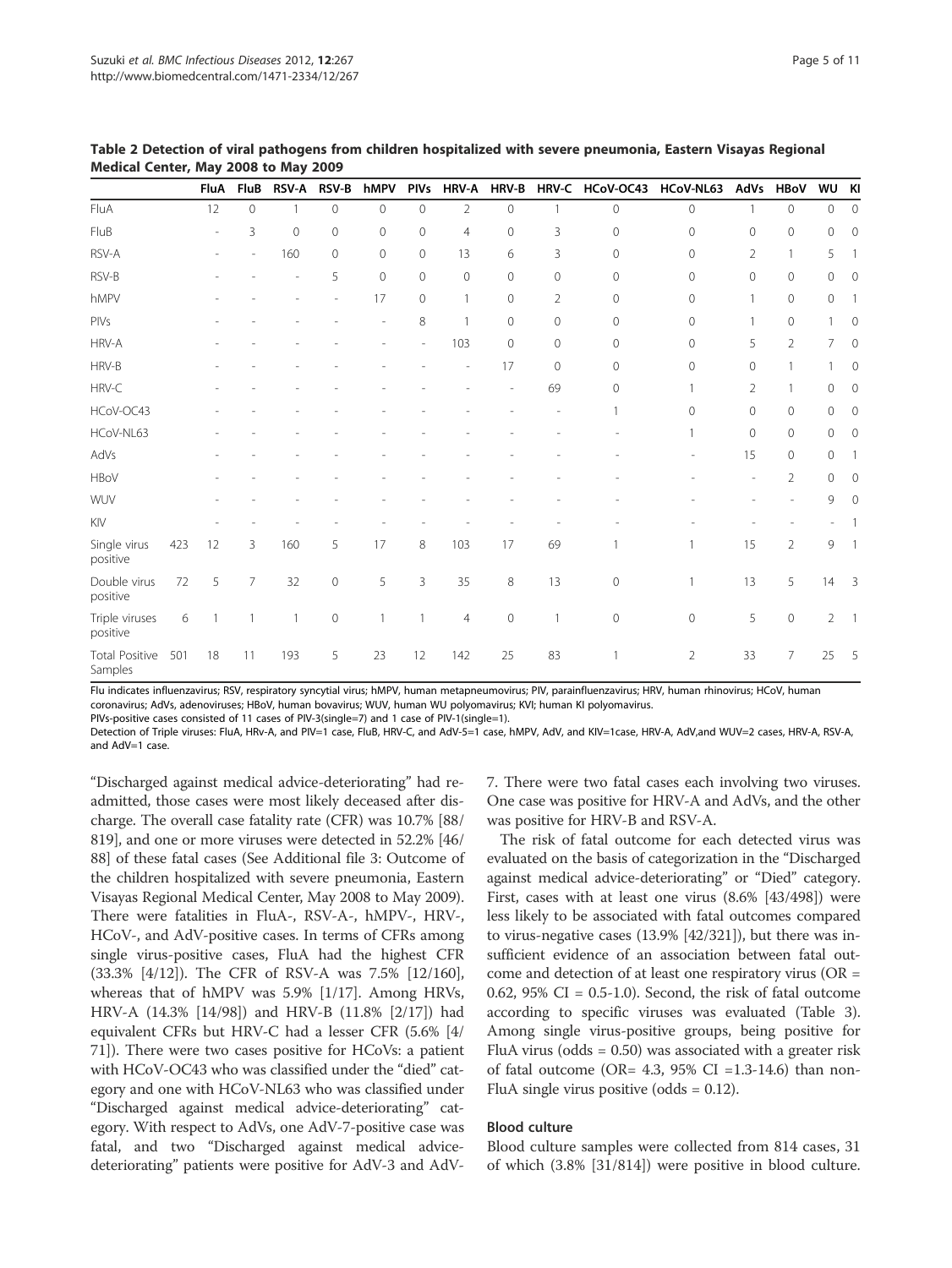

Among gram-positive cocci ( $n = 15$ ), there were *Strept*coccus pneumonia ( $n = 4$ ), Staphylococcus aureus ( $n = 4$ ), Staphylococcus lugdunesis (n = 3), Staphylococcus epidermidis ( $n = 2$ ), and *Staphylococcus haemolyticus* ( $n = 2$ ). Two isolates of S. aureus were methicillin resistant Staphylococcus aureus (MRSA). For gram-negative rods  $(n = 3)$ , there was one case for *Haemophilus influenza*, Enterobacter cloacae, and Salmonella C1. For glucose non-fermentes gram-negative rods  $(n = 12)$ , there were Burkholderia cepacia group (n = 9), Pseudomonas aeruginosa (n = 1), Pseudomonas stutzeri (n = 1), and Shewanella putrefaciens ( $n = 1$ ). We confirmed isolation of Burkholderia cepacia group by 16S rRNA sequencing. For gram-positive rods, there was Bacillus species  $(n = 1)$ . There were four fatal cases among bacterial culturepositive cases, including *B. cepacia* group  $(n = 3)$ and MRSA  $(n = 1)$ , and one "Discharged against medical advice-deteriorating" case that was positive for MRSA  $(n = 1)$ . There were concomitant viral infections in samples positive for S. pneumoniae (FluB and HRV-A,  $n = 1$ ), S. aureus (HRV-C and RSV-A,  $n = 1$ ; RSV-A and KIV,  $n = 1$ ), *MRSA* (HRV-A,  $n = 2$ ; HRV-A and AdV-2,  $n = 1$ , H. influenzae (HRV-A,  $n = 1$ ), and P. aeruginosa  $(RSV-A, n = 1)$ .

## **Discussion**

Our study highlighted the potential importance of viruses as pathogens of community-acquired pneumonia among hospitalized children in the Philippines. The CFR in our study setting was as high as 8%, which indicated that childhood pneumonia is still an important cause of death in the Philippines. We conducted our current study following the IMCI guideline, because IMCI has been implemented in various developing countries for nearly 20 years [31] as well as we also investigated the causative pathogens in those hospitalized children. Because, the IMCI approach toward childhood pneumonia focuses on bacterial infection, mainly through the empirical use of antibacterial drugs; however, the approach to the management of viral infections is not included in IMCI [19]. Furthermore, IMCI was developed on the basis of etiological studies conducted before 1990, when the detection methods for viral pathogens were suboptimal [32-34]. However, modern molecular methods, such as PCR exhibits higher sensitivity in virus detection. In addition, these methods facilitate the discovery of several new viruses as possible etiological agents for respiratory infection [6-13]. Using these methods, at least one virus was detected in 60.8% of cases in this study. Recent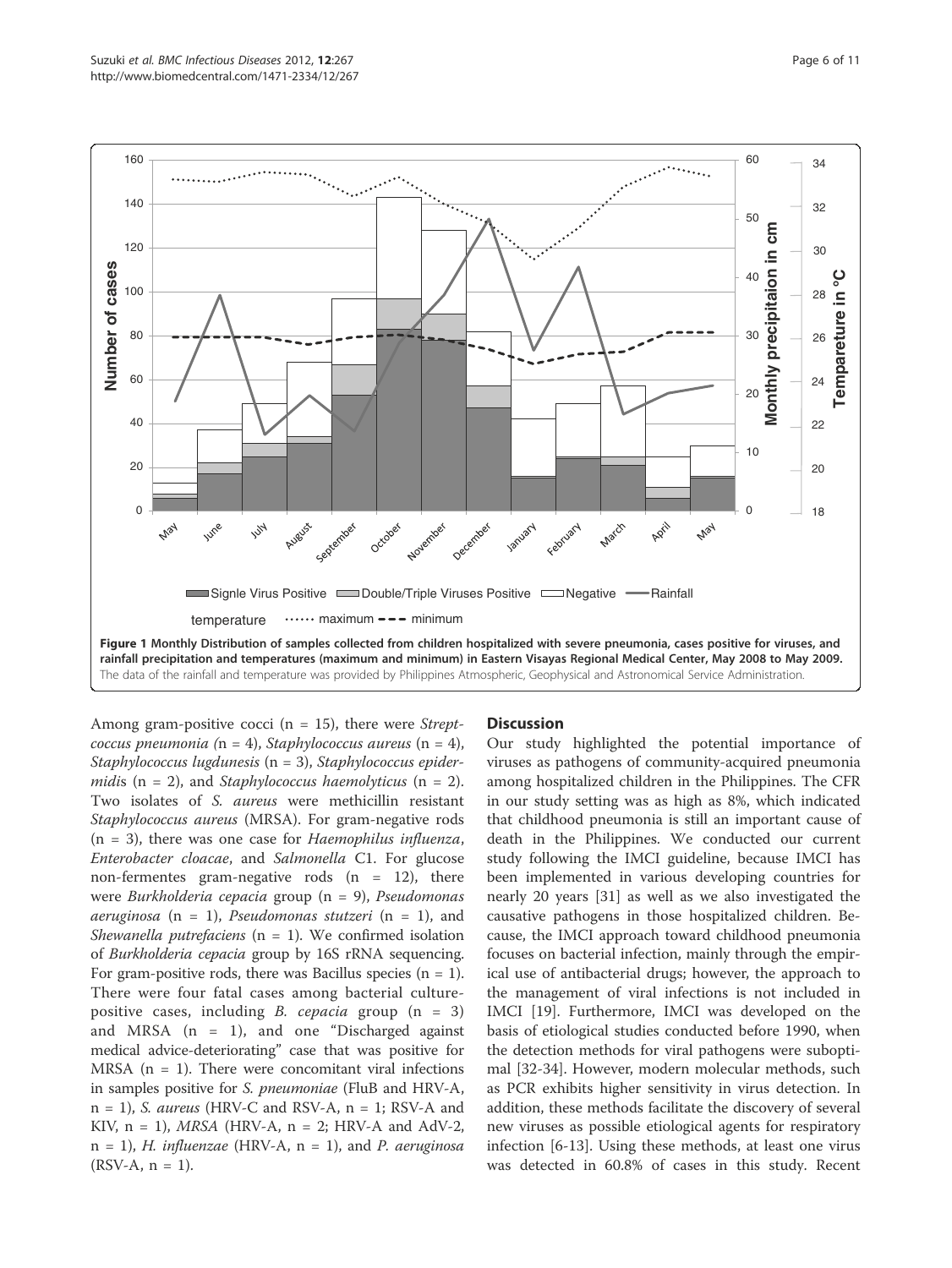

etiological studies also detected viruses in more than 50% of cases in similar settings [35,36].

Although we have demonstrated an important potential role of viral pathogens, economical and effective options for the prevention and treatment of viral infections that are practical to implement in developing

Table 3 Odds and odds ratio for being fatal outcome<sup>#</sup> among children hospitalized with severe pneumonia, Eastern Visayas Regional Medical Center, May 2008 to May 2009

| $Odds^*$ |                                             |      |                      |                         |                                |      |                              |  |  |  |
|----------|---------------------------------------------|------|----------------------|-------------------------|--------------------------------|------|------------------------------|--|--|--|
|          | <b>Single Virus</b><br><b>Positve Cases</b> |      | <b>Positve Cases</b> | <b>Multiple Viruses</b> | <b>Virus Negative</b><br>Cases |      | OR <sup>5</sup><br>(95 % Cl) |  |  |  |
| FluA     | 4/12                                        | 0.50 | 0/6                  | 0.00                    | 84/801                         | 0.12 | $4.3(1.3 - 14.6)$            |  |  |  |
| RSV-A    | 12/160                                      | 0.08 | 1/33                 | 0.03                    | 75/626                         | 0.14 | $0.6(0.3-1.2)$               |  |  |  |
| hMPV     | 1/17                                        | 0.06 | 0/6                  | 0.00                    | 87/796                         | 0.12 | $0.5(0.1 - 3.9)$             |  |  |  |
| HRV-A    | 15/103                                      | 0.17 | 7/39                 | 0.05                    | 71/677                         | 0.12 | $1.5(0.9-2.7)$               |  |  |  |
| HRV-B    | 2/17                                        | 0.13 | 1/8                  | 014                     | 85/794                         | 0.12 | $1.1(0.3-4.9)$               |  |  |  |
| HRV-C    | 4/69                                        | 0.06 | 0/14                 | 0.00                    | 84/736                         | 0.13 | $0.5(0.2 - 1.4)$             |  |  |  |
| AdVs     | 3/15                                        | 025  | 2/18                 | 0.13                    | 83/786                         | 0.12 | $2.1(0.6 - 7.6)$             |  |  |  |

Flu indicates influenzavirus; RSV, respiratory syncytial virus; hMPV, human metapneumovirus; HRV, human rhinovirus; AdVs, adenoviruses.

# Fatal outcome is defined as either in "Discharged against medical advice-Deteriorated" or "Died".

<sup>\$</sup>Single virus positive cases for the virus were compared with all other cases which may include multiple virus positive and virus negative cases.

countries are unavailable. HRV- and RSV-positive cases accounted for approximately 55% of our study population and had significant effects including those on mortality. However, no effective and safe vaccines or antiviral drugs for these viruses are currently available [37]. The monoclonal RSV antibody for prophylaxis has been used for high-risk infants in developed countries, but this antibody is far too expensive to be used in developing countries [38]. FluA had the highest CFR and was a significant risk factor for fatal outcome, which suggests its potential high mortality impact during larger epidemics. Antiviral drugs such as neuraminidase inhibitors and vaccines for influenza are widely available and used in developed countries; however, they are not affordable in most of the developing countries [39]. To reduce childhood mortality due to viral pneumonia, feasible and inexpensive management strategies, such as triaging hypoxic patients with using a pulse oximeter and administering early treatment with oxygen, should be urgently developed [40].

Although we previously demonstrated the presence of novel viruses in the Philippines [14], our current study provided additional insight on novel viruses. One of the significant findings was the detection of HRV-C. In previous studies, the impact of HRV-C on morbidity and mortality was similar to that of HRV-A and was much greater than that of HRV-B [41-43]. In the present study,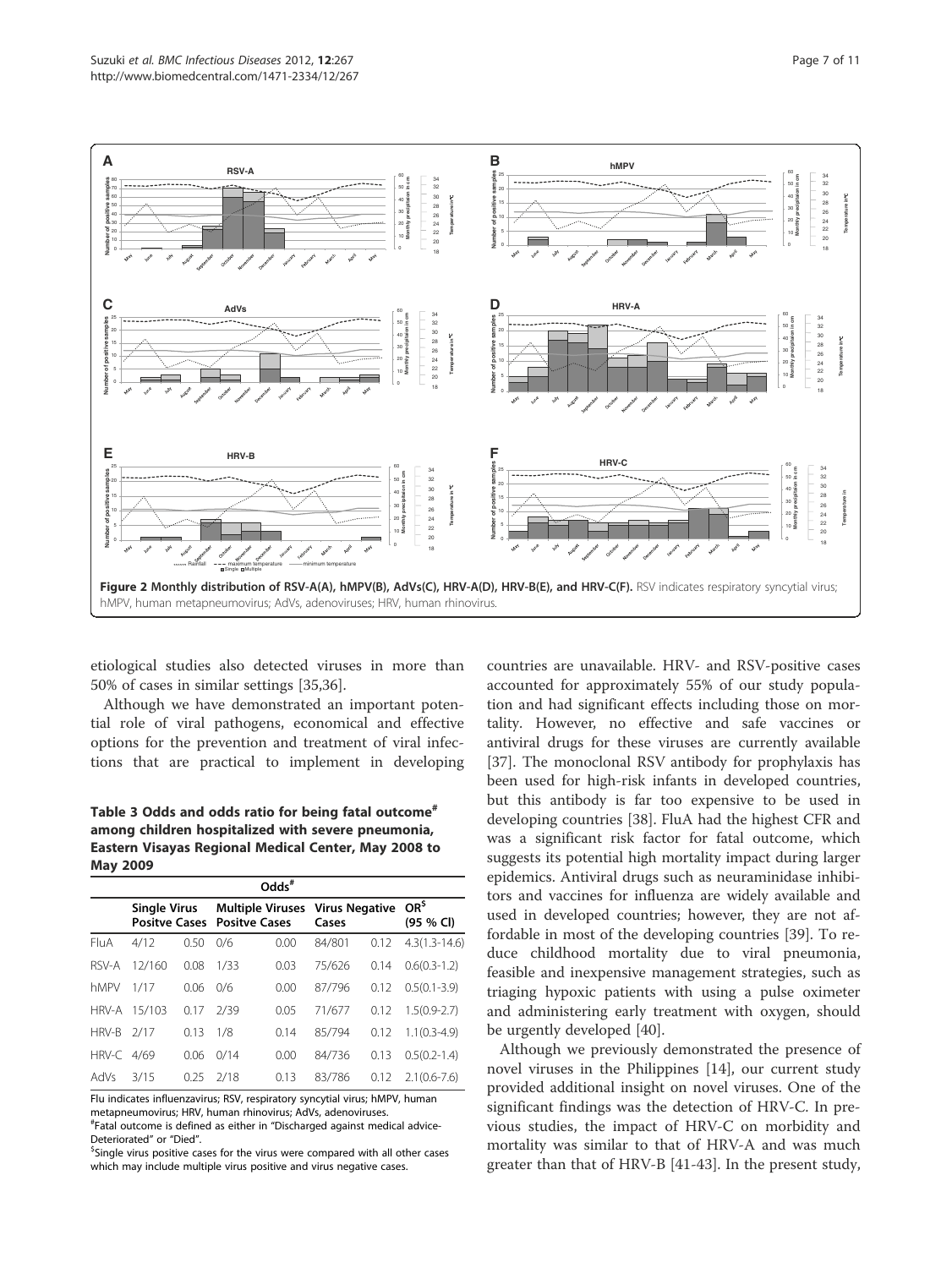HRV-C, the prevalence of which was less than that of HRV-A and greater than that of HRV-B, was detected in 10.1% of the total cases and in three fatal cases. These results suggest that HRV-C could be an important viral pathogen in the cause of severe childhood pneumonia in the Philippines. However, its etiological role is still controversial because this virus has also been detected in healthy individuals [42]. Further studies are necessary to define the role of HRV-C in childhood pneumonia. Another novel virus that shares similar epidemiological and clinical features with RSV in industrialized countries is hMPV [44]. Previous studies in other developing countries indicated that the incidence of hMPV was lower than that of RSV [35,36,45]. However, we observed a fatal case of hMPV which might have an impact in our study setting. A series of HCoVs have been discovered by recent techniques [7-9]. Although none of the HCoV-positive cases exhibited improvement during hospitalization, the number of positive cases was very small. Conversely, there was no fatal case among those positive for newly discovered DNA viruses including HBoV, WUV, and KIV which suggest that their impact in our study is insignificant. However, their severity should be carefully interpreted because of the small number of positive cases for these viruses.

Studies on childhood pneumonia were conducted in the Philippines in the 1980s and 1990s [32,33,46]. In addition to those previous studies, subtyping of viral genetic information revealed group-specific epidemiology. Tupasi et al. demonstrated that RSV was the most common viral cause among children admitted with acute lower respiratory infection in the Philippines [33]. This was consistent with our present study as well as with other recent studies in developing countries [35,36,45,47]. RSV can be classified into two major groups; however, their proportions may change during epidemics [48]. Similarly, we demonstrated that the increase in the number of cases between September and December 2008 was primarily due to RSV-A, although RSV-B was also present in the early stage of the epidemic. We may further need to assess the RSV itself to understand the circulation dynamics of the virus [49]. On the contrary, Capeding et al. demonstrated that AdVs were also important viral pathogens in the Philippines [46]. We observed clustering of AdV-7 in genus B and AdV-6 in genus C, both of which are known to cause respiratory infections of varying severities among children [50]. As each genus of AdVs has different clinical and epidemiological features [51], genetic classification will help us understand the epidemiology of AdVs in tropical climates.

Bacteremia was observed in 3.8% of our cases, and this rate is similar to our previous findings in the Philippines (2.9% and 5%) [20,22]. In addition to two major

bacterial pathogens, S. *pneumoniae*  $(n = 4)$  and *H. influenzae* ( $n = 1$ ), the most commonly isolated bacteria was *B. cepacia* group ( $n = 9$ ). *B. cepacia* is a habitant of the natural environment, but can cause severe infection in the hospital settings especially among immunocompromised patients in ICU [52,53]. Since B. cepacia infection in the community is rare [54,55] and the samples were collected upon admission, it is more likely that those isolates of *B. cepacia* group are the contaminants due to contaminated sampling devices, such as disinfectant products [56], rather than causative bacteria pathogen for the pneumonia. However, it should be noted that 3 of those B. cepacia group positive-cases died. However, further investigation on the pathogenicity of the B. cepacia in our study setting is required.

We might have underestimated the incidence of bacterial pneumonia since prior antibiotic use was observed among 32.4% [264/814] of the enrolled cases. However, a recent study indicated that the prevalence of bacteremia among children with community-acquired pneumonia in the emergency department was as low as 2.1% [57]. Unlike viral isolation, there is no "gold standard" for the diagnosis of bacterial pneumonia among children [58]. Blood culture is widely performed, but its sensitivity is as low as 1-3% [59]. Bacteria cultured from the nasopharynx or throat do not always represent the pathogens in the lungs, as it may include the normal flora of the nose or throat. Lung tap provides an accurate diagnosis of childhood pneumonia [60], but it is an invasive procedure, difficult to perform aseptically, and therefore it is not commonly practiced in developing countries to avoid any iatrogenic complication due to the procedure itself.

The treatment approach of IMCI recommends the empirical use of antibacterial drugs [19], but there is a dilemma of the overuse of antibiotics that increases the emergence of drug resistance. Moreover, antibiotics can be purchased without prescription in the Philippines. For S. pneumoniae, all three invasive isolates were susceptible to penicillin, as reported in a previous study in Bohol, Philippines [61]. However, two cases with MRSA did not exhibited improvement during hospitalization. Community-acquired MRSA is a growing problem in developing countries [62]. As IMCI encourages vaccine and antibiotic use for bacterial infections, continuous monitoring of serotype distribution and drug susceptibility is essential for devising a local and cost-effective strategy against childhood pneumonia.

There are some limitations of our study. Firstly, the detection of viruses by molecular techniques may not necessarily indicate that the detected virus is a causative agent of respiratory symptoms since it does not fulfill Koch's postulate. We understand that the gold standard for the diagnosis of viral infection is virus isolation; however,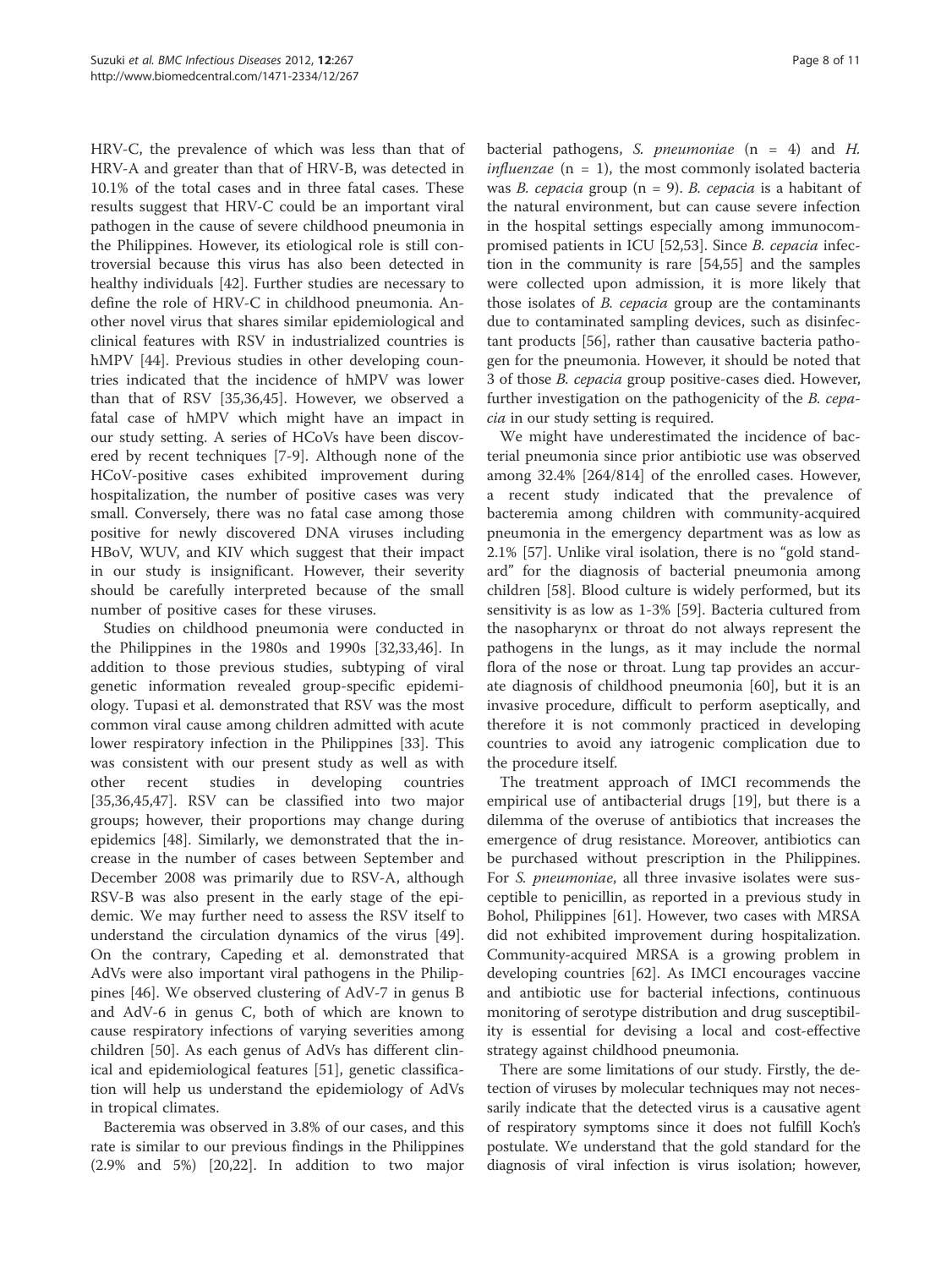many novel viruses cannot be isolated, and demonstrating the presence of the viral genome is the only available detection method. On the other hand, we identified multiple viruses in different combinations especially among patients positive for HBoV, WUV, and KIV (Table 2). WUV and KIV are members of Polyomaviridae that frequently cause latent infection along with reactivation by immunosupression [63]. Their pathogenicity needs to be elucidated with further epidemiological and clinical studies including appropriate "healthy" control groups. Secondly, we were not able to obtain the demographic information of those who refused to participate in the study due to ethical concerns. The proportion of very severe pneumonia among those who refused to participate was smaller than that of admitted cases, which may have led to an underestimation of the severity of the disease. Thirdly, our study was conducted in the only referral hospital in the region. Therefore, our study population may represent only severe and very severe cases with access to healthcare facilities in the study area. This may have resulted in the underestimation of some etiologies. FluA had the highest CFR, but its prevalence was low. This may be due to the reason that the time interval between onset and admission was 4 days, whereas the viral titer of FluA in respiratory specimens was highest within 48 hours of onset [64].

## Conclusion

Our study demonstrates a potentially important role for viral pathogens in the etiology of severe pneumonia among the children in the Philippines. Our findings suggest that viral etiologies should be always kept in mind while developing effective strategies to reduce child pneumonia-related deaths in developing countries.

## Additional files

Additional file 1: Map of the Philippines and Region VIII. (a) Darker shaded area indicates Region VIII. (b) Darker shaded area indicates Tacloban city.

Additional file 2: Age distribution of children hospitalized with severe pneumonia in Eastern Visayas Regional Medical Center, May 2008 to May 2009.

Additional file 3: Outcome of the children hospitalized with severe pneumonia, Eastern Visayas Regional Medical Center, May 2008 to May 2009. Flu indicates influenzavirus; RSV, respiratory syncytial virus; hMPV, human metapneumovirus; PIVs, parainfluenzavirus; HRV, human rhinovirus; HCoV, human coronavirus; AdVs, adenoviruses; HBoV, human bovavirus; WUV, human WU polyomavirus; KVI; human KI polyomavirus.

#### Abbreviations

Flu: Influenza virus; RSV: Respiratory syncytial virus; hMPV: Human metapneumovirus; PIV: Parainfluenzavirus; HRV: Human rhinovirus; HCoV: Human coronavirus; AdVs: Adenoviruses; HBoV: Human bovavirus; WUV: Human WU polyomavirus; KVI: Human KI polyomavirus; IMCI: Integrated Management of Childhood Illness; MIC: Minimum inhibitory concentration; EQAS: External Quality Assurance System.

#### Competing interests

The authors declare that they have no competing interests.

#### Authors' contributions

AS, SL, RO, and HO conceived the study and designed it together with FY, NF, HG, LS, and RA. AS, YF, and NF established viral detection methods, and AS, YF, NF, and HG performed the test. LS and MM established and performed detection analysis for bacteria. RT performed statistical analysis. AS drafted the manuscript with assistance of SL and HO. All authors contributed to the final version of the manuscript, read and approved it.

#### Acknowledgements

This work was supported by the Japan Initiative for Global Research Network on Infectious Diseases (J-GRID) through the Tohoku-RITM Collaborating Center on Emerging and Reemerging Diseases. We thank our colleagues at EVRMC, RITM, and the Department of Virology Tohoku University Graduate School of Medicine for technical assistance. We especially thank Dr. Michiko Okamoto, Dr. Nobuko Sato and Dr. Chandra Nath Roy for technical assistance.

#### Author details

<sup>1</sup>Department of Virology, Tohoku University Graduate School of Medicine 2-1 Seiryo-machi, Aoba-ku, Sendai 980-8575, Japan. <sup>2</sup>Research Institute for Tropical Medicine, Department of Health Compound, FILINVEST Corporate City, Alabang, Muntinlupa City, Philippines. <sup>3</sup>Collaborating Research Center for Emerging and Reemerging Infectious Diseases, Department of Health Compound, FILINVEST Corporate City, Alabang, Muntinlupa City, Philippines.

#### Received: 29 June 2011 Accepted: 18 October 2012 Published: 23 October 2012

#### References

- 1. You D, Wardlaw T, Salama P, Jones G: Levels and trends in under-5 mortality, 1990–2008. Lancet 2010, 375(9709):100–103.
- 2. Black RE, Cousens S, Johnson HL, Lawn JE, Rudan I, Bassani DG, Jha P, Campbell H, Walker CF, Cibulskis R, et al: Global, regional, and national causes of child mortality in 2008: a systematic analysis. Lancet 2010, 375 (9730):1969–1987.
- 3. UNICEF/WHO: Pneumonia: The forgotten killer of children.; 2006.
- 4. Rudan I, Boschi-Pinto C, Biloglav Z, Mulholland K, Campbell H: Epidemiology and etiology of childhood pneumonia. Bull World Health Organ 2008, 86(5):408–416.
- 5. Arifeen SE, Hoque DM, Akter T, Rahman M, Hoque ME, Begum K, Chowdhury EK, Khan R, Blum LS, Ahmed S, et al: Effect of the integrated management of childhood illness strategy on childhood mortality and nutrition in a rural area in Bangladesh: a cluster randomised trial. Lancet 2009, 374(9687):393–403.
- 6. van den Hoogen BG, de Jong JC, Groen J, Kuiken T, de Groot R, Fouchier RA, Osterhaus AD: A newly discovered human pneumovirus isolated from young children with respiratory tract disease. Nat Med 2001, 7(6):719–724.
- 7. van der Hoek L, Pyrc K, Jebbink MF, Vermeulen-Oost W, Berkhout RJ, Wolthers KC, Wertheim-van Dillen PM, Kaandorp J, Spaargaren J, Berkhout B: Identification of a new human coronavirus. Nat Med 2004, 10(4):368–373.
- 8. Esper F, Weibel C, Ferguson D, Landry ML, Kahn JS: Evidence of a novel human coronavirus that is associated with respiratory tract disease in infants and young children. J Infect Dis 2005, 191(4):492-498.
- 9. Woo PC, Lau SK, Chu CM, Chan KH, Tsoi HW, Huang Y, Wong BH, Poon RW, Cai JJ, Luk WK, et al: Characterization and complete genome sequence of a novel coronavirus, coronavirus HKU1, from patients with pneumonia. J Virol 2005, 79(2):884–895.
- 10. Lamson D, Renwick N, Kapoor V, Liu Z, Palacios G, Ju J, Dean A, St George K, Briese T, Lipkin WI: MassTag polymerase-chain-reaction detection of respiratory pathogens, including a new rhinovirus genotype, that caused influenza-like illness in New York State during 2004–2005. J Infect Dis 2006, 194(10):1398–1402.
- 11. Allander T, Tammi MT, Eriksson M, Bjerkner A, Tiveljung-Lindell A, Andersson B: Cloning of a human parvovirus by molecular screening of respiratory tract samples. Proc Natl Acad Sci U S A 2005, 102(36):12891–12896.
- 12. Allander T, Andreasson K, Gupta S, Bjerkner A, Bogdanovic G, Persson MA, Dalianis T, Ramqvist T, Andersson B: Identification of a third human polyomavirus. J Virol 2007, 81(8):4130–4136.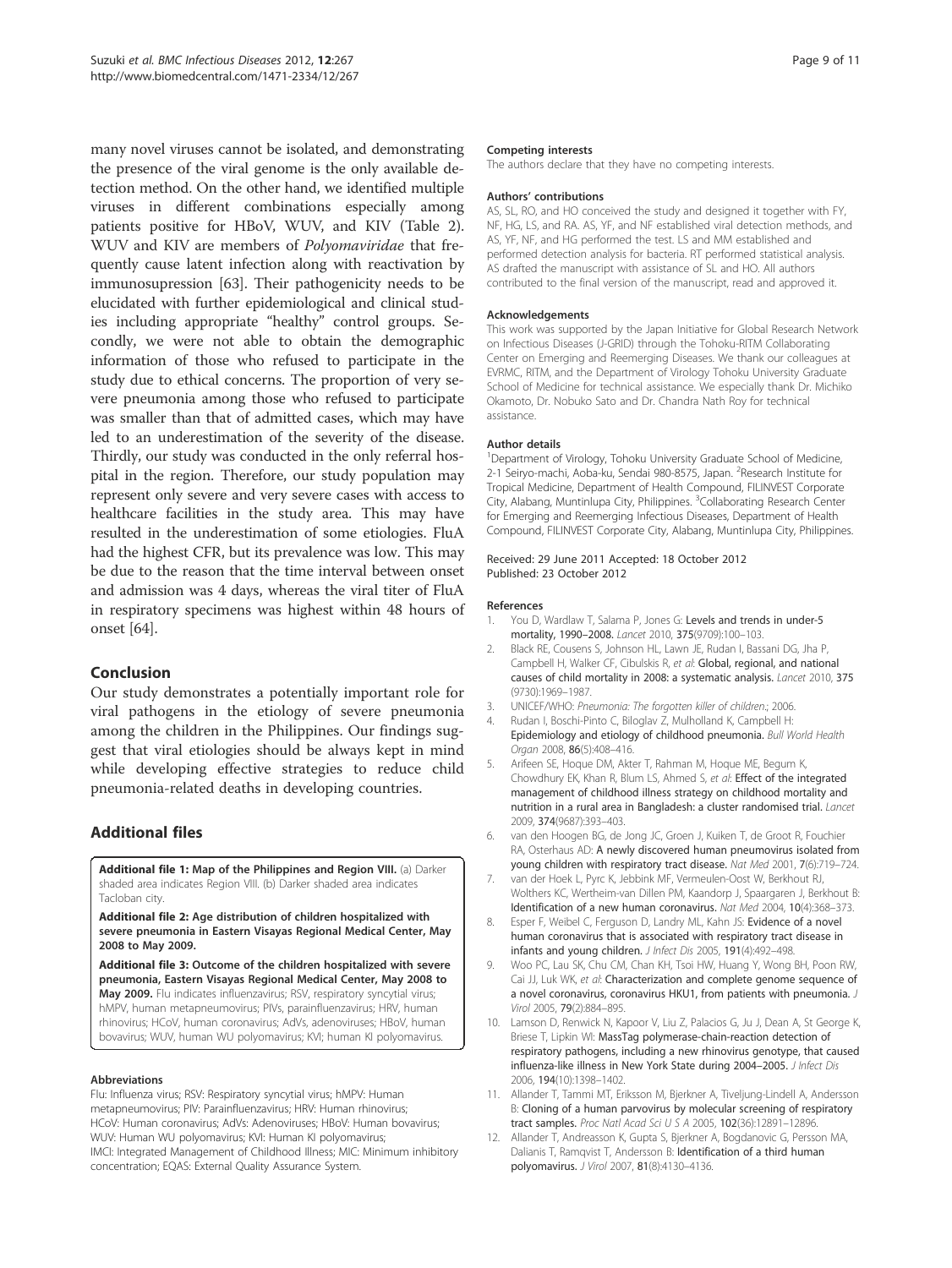- 13. Gaynor AM, Nissen MD, Whiley DM, Mackay IM, Lambert SB, Wu G, Brennan DC, Storch GA, Sloots TP, Wang D: Identification of a novel polyomavirus from patients with acute respiratory tract infections. PLoS Pathog 2007, 3(5):e64.
- 14. Furuse Y, Suzuki A, Kishi M, Galang HO, Lupisan SP, Olveda RM, Oshitani H: Detection of novel respiratory viruses from influenza-like illness in the Philippines. J Med Virol 2010, 82(6):1071–1074.
- 15. Philippines Poverty Statistics: http://www.nscb.gov.ph/poverty/ 2006\_05mar08/table\_1.asp.
- 16. Demographic and Health Survey, Republic of the Philippines: http://www.census.gov.ph.
- 17. WHO/UNICEF: Model IMCI handbook: Integrated management of childhood illness. 2005.
- 18. Society PP (Ed): Clinical Practice Guidelines In The Evaluation and Management of Pediatric Community Acquired Pneumonia. 2008.
- 19. Gove S: Integrated management of childhood illness by outpatient health workers: technical basis and overview. The WHO working group on guidelines for integrated management of the sick child. Bull World Health Organ 1997, 75(Suppl 1):7–24.
- 20. Quiambao BP, Ruutu PJ, Ladesma EA, Gozum LS, Inobaya MT, Lupisan SP, Sombrero LT, Romano V, Simoes EA: Pneumonia among young infants in rural Southeast Asia (Bohol Island, Philippines). Trop Med Int Health 2009, 14(12):1457–1466.
- 21. Lupisan SP, Ruutu P, Erma Abucejo-Ladesma P, Quiambao BP, Gozum L, Sombrero LT, Romano V, Herva E, Riley I, Simoes EA: Predictors of death from severe pneumonia among children 2–59 months old hospitalized in Bohol, Philippines: implications for referral criteria at a first-level health facility. Trop Med Int Health 2007, 12(8):962–971.
- 22. Lupisan SP, Herva E, Sombrero LT, Quiambao BP, Capeding MR, Abucejo PE, Esparar G, Arcay J, Ruutu P: Invasive bacterial infections of children in a rural province in the central Philippines. Am J Trop Med Hyg 2000, 62(3):341–346.
- 23. Lupisan SP, Ruutu P, Abucejo-Ladesma PE, Quiambao BP, Gozum L, Sombrero LT, Romano V, Riley I, Simoes EA: Central nervous system infection is an important cause of death in underfives hospitalised with World Health Organization (WHO) defined severe and very severe pneumonia. Vaccine 2007, 25(13):2437–2444.
- 24. Bellau-Pujol S, Vabret A, Legrand L, Dina J, Gouarin S, Petitjean-Lecherbonnier J, Pozzetto B, Ginevra C, Freymuth F: Development of three multiplex RT-PCR assays for the detection of 12 respiratory RNA viruses. J Virol Methods 2005, 126(1–2):53–63.
- 25. Kiang D, Yagi S, Kantardjieff KA, Kim EJ, Louie JK, Schnurr DP: Molecular characterization of a variant rhinovirus from an outbreak associated with uncommonly high mortality. J Clin Virol 2007, 38(3):227-237.
- 26. Kiang D, Kalra I, Yagi S, Louie JK, Boushey H, Boothby J, Schnurr DP: Assay for 5' noncoding region analysis of all human rhinovirus prototype strains. J Clin Microbiol 2008, 46(11):3736–3745.
- 27. Peret TC, Hall CB, Hammond GW, Piedra PA, Storch GA, Sullender WM, Tsou C, Anderson LJ: Circulation patterns of group A and B human respiratory syncytial virus genotypes in 5 communities in North America. J Infect Dis 2000, 181(6):1891–1896.
- 28. Savolainen C, Blomqvist S, Mulders MN, Hovi T: Genetic clustering of all 102 human rhinovirus prototype strains: serotype 87 is close to human enterovirus 70. J Gen Virol 2002, 83(Pt 2):333–340.
- 29. Casas I, Avellon A, Mosquera M, Jabado O, Echevarria JE, Campos RH, Rewers M, Perez-Brena P, Lipkin WI, Palacios G: Molecular identification of adenoviruses in clinical samples by analyzing a partial hexon genomic region. J Clin Microbiol 2005, 43(12):6176–6182.
- 30. Tamura K, Dudley J, Nei M, Kumar S: MEGA4: Molecular Evolutionary Genetics Analysis (MEGA) software version 4.0. Mol Biol Evol 2007, 24(8):1596–1599.
- 31. Multi-country evaluation: http://www.who.int/imci-mce/.
- 32. Ruutu P, Halonen P, Meurman O, Torres C, Paladin F, Yamaoka K, Tupasi TE: Viral lower respiratory tract infections in Filipino children. J Infect Dis 1990, 161(2):175–179.
- 33. Tupasi TE, Lucero MG, Magdangal DM, Mangubat NV, Sunico ME, Torres CU, de Leon LE, Paladin JF, Baes L, Javato MC: Etiology of acute lower respiratory tract infection in children from Alabang, Metro Manila. Rev Infect Dis 1990, 12(Suppl 8):S929–939.
- 34. Tupasi TE, de Leon LE, Lupisan S, Torres CU, Leonor ZA, Sunico ES, Mangubat NV, Miguel CA, Medalla F, Tan ST, et al: Patterns of acute

respiratory tract infection in children: a longitudinal study in a depressed community in Metro Manila. Rev Infect Dis 1990, 12(Suppl 8):S940–949.

- 35. Yoshida LM, Suzuki M, Yamamoto T, Nguyen HA, Nguyen CD, Nguyen AT, Oishi K, Vu TD, Le TH, Le MQ, et al: Viral pathogens associated with acute respiratory infections in central vietnamese children. Pediatr Infect Dis J 2009, 27:75–77.
- 36. Berkley JA, Munywoki P, Ngama M, Kazungu S, Abwao J, Bett A, Lassauniere R, Kresfelder T, Cane PA, Venter M, et al: Viral etiology of severe pneumonia among Kenyan infants and children. JAMA 2010, 303 (20):2051–2057.
- 37. Power UF: Respiratory syncytial virus (RSV) vaccines–two steps back for one leap forward. J Clin Virol 2008, 41(1):38–44.
- 38. Fitzgerald DA: Preventing RSV bronchiolitis in vulnerable infants: the role of palivizumab. Paediatr Respir Rev 2009, 10(3):143–147.
- 39. Oshitani H, Kamigaki T, Suzuki A: Major issues and challenges of influenza pandemic preparedness in developing countries. Emerg Infect Dis 2008, 14(6):875–880.
- 40. Duke T, Wandi F, Jonathan M, Matai S, Kaupa M, Saavu M, Subhi R, Peel D: Improved oxygen systems for childhood pneumonia: a multihospital effectiveness study in Papua New Guinea. Lancet 2008, 372(9646):1328–1333.
- 41. Lau SK, Yip CC, Lin AW, Lee RA, So LY, Lau YL, Chan KH, Woo PC, Yuen KY: Clinical and molecular epidemiology of human rhinovirus C in children and adults in Hong Kong reveals a possible distinct human rhinovirus C subgroup. J Infect Dis 2009, 200(7):1096–1103.
- 42. Calvo C, Casas I, Garcia-Garcia ML, Pozo F, Reyes N, Cruz N, Garcia-Cuenllas L, Perez-Brena P: Role of rhinovirus c respiratory infections in sick and healthy children in Spain. Pediatr Infect Dis J 2010, 29:717-720.
- 43. Xiang Z, Gonzalez R, Xie Z, Xiao Y, Liu J, Chen L, Liu C, Zhang J, Ren L, Vernet G, et al: Human rhinovirus C infections mirror those of human rhinovirus A in children with community-acquired pneumonia. J Clin Virol 2010, 49(2):94–99.
- 44. van den Hoogen BG, Osterhaus DM, Fouchier RA: Clinical impact and diagnosis of human metapneumovirus infection. Pediatr Infect Dis J 2004, 23(1 Suppl):S25–32.
- 45. Mathisen M, Strand TA, Sharma BN, Chandyo RK, Valentiner-Branth P, Basnet S, Adhikari RK, Hvidsten D, Shrestha PS, Sommerfelt H: RNA viruses in community-acquired childhood pneumonia in semi-urban Nepal; a cross-sectional study. BMC Med 2009, 7:35.
- 46. Capeding MR, Sombrero LT, Paladin FJ, Suzuki H, Numazaki Y, Saniel MC: Etiology of acute lower respiratory infection in Filipino children under five years. Southeast Asian J Trop Med Public Health 1994, 25(4):684-687.
- 47. Berkley JA, Versteeg AC, Mwangi I, Lowe BS, Newton CR: Indicators of acute bacterial meningitis in children at a rural Kenyan district hospital. Pediatrics 2004, 114(6):e713–719.
- 48. Reiche J, Schweiger B: Genetic variability of group A human respiratory syncytial virus strains circulating in Germany from 1998 to 2007. J Clin Microbiol 2009, 47(6):1800–1810.
- Gaunt ER, Jansen RR, Poovorawan Y, Templeton KE, Toms GL, Simmonds P: Molecular epidemiology and evolution of human respiratory syncytial virus and human metapneumovirus. PLoS ONE 2011, 6(3):e17427.
- 50. Hayashi S, Hogg JC: Adenovirus infections and lung disease. Curr Opin Pharmacol 2007, 7(3):237–243.
- 51. Berk AJ: Adenoviridae: The Viruses and Their Replication. In Fields Virology. 5th edition. Edited by Knipe DM, Howley PM. Philadelphia: Lippincott Williams & Wilkins; 2007:2355–2394.
- 52. Dizbay M, Tunccan OG, Sezer BE, Aktas F, Arman D: Nosocomial Burkholderia cepacia infections in a Turkish university hospital: a five-year surveillance. J Infect Dev Ctries 2009, 3(4):273–277.
- 53. Loukil C, Saizou C, Doit C, Bidet P, Mariani-Kurkdjian P, Aujard Y, Beaufils F, Bingen E: Epidemiologic investigation of Burkholderia cepacia acquisition in two pediatric intensive care units. Infect Control Hosp Epidemiol 2003, 24(9):707–710.
- 54. Govan JR, Hughes JE, Vandamme P: Burkholderia cepacia: medical, taxonomic and ecological issues. J Med Microbiol 1996, 45(6):395–407.
- 55. Waterer GW, Jones CB, Wunderink RG: Bacteremic community-acquired pneumonia in an immunocompetent adult due to Burkholderia cepacia. Chest 1999, 116(6):1842–1843.
- 56. Romero-Gomez MP, Quiles-Melero MI, Pena Garcia P, Gutierrez Altes A, Garcia de Miguel MA, Jimenez C, Valdezate S, Saez Nieto JA: Outbreak of